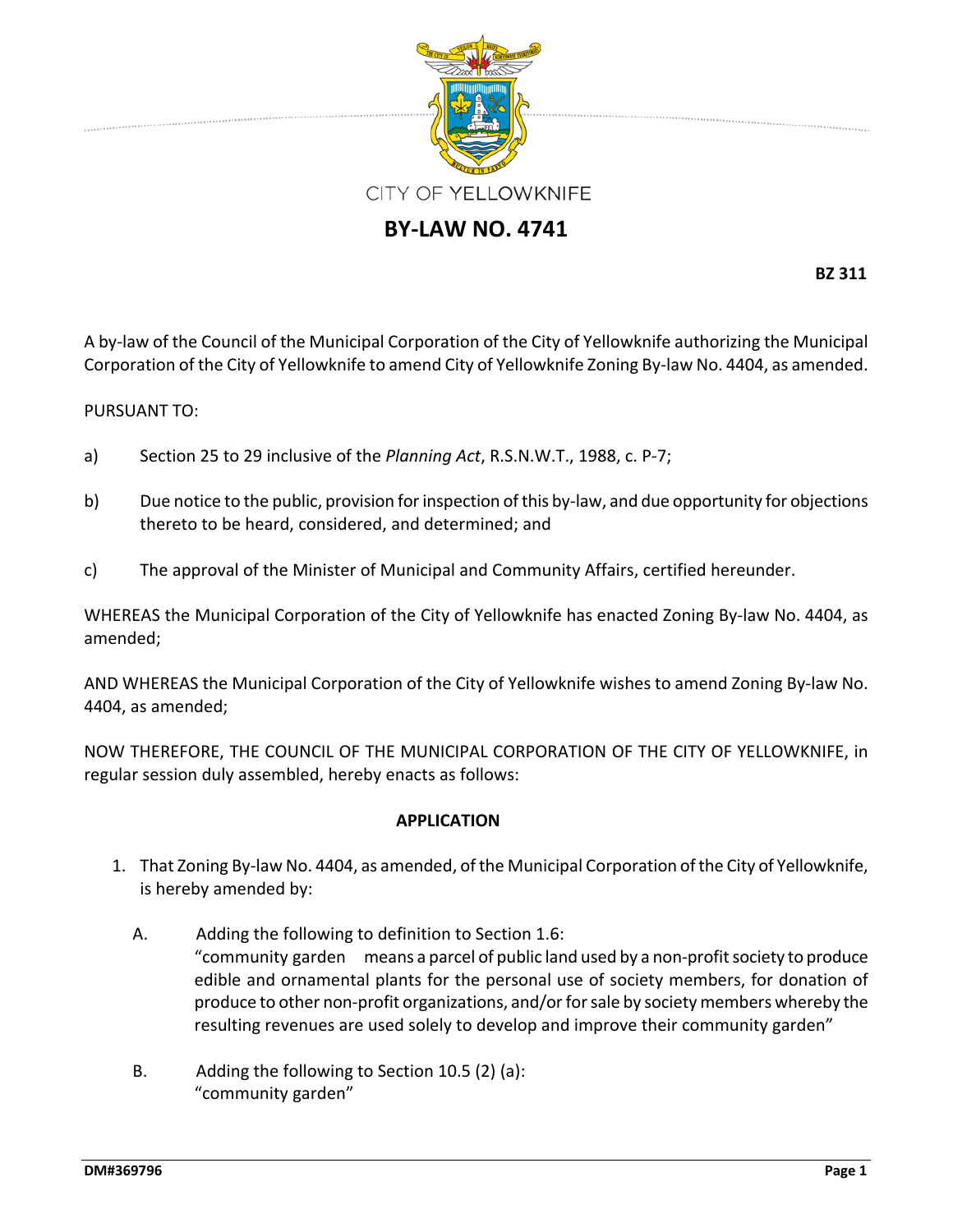C. Amending Schedule #1 of Zoning By-law No. *4404,* as amended, in accordance with Schedule "A" attached hereto and forming part of this by-law.

## **EFFECT**

2. That this by-law shall come into effect upon receiving Third Reading and otherwise meets the requirements of Section 75 of the Cities, Towns and Villages Act.

| Read a First time this $\sqrt{2}$ day of $\sqrt{4}$ UGUST, A.D. 2013.                                       |
|-------------------------------------------------------------------------------------------------------------|
|                                                                                                             |
| 7,10                                                                                                        |
| Mayor                                                                                                       |
|                                                                                                             |
| City Administrator                                                                                          |
|                                                                                                             |
| Read a Second Time this $\frac{\partial b}{\partial y}$ day of $\frac{\partial u}{\partial x}$ , A.D. 2013. |
|                                                                                                             |
| Mayor                                                                                                       |
|                                                                                                             |
| City Administrator                                                                                          |

APPROVED by the Minister of Municipal and Community Affairs of the Northwest Territories this  $\frac{21}{1}$  day of *\.C::t.--\-cyev* 1 A.D. 2013.

But MCL

Municipal and Community Affairs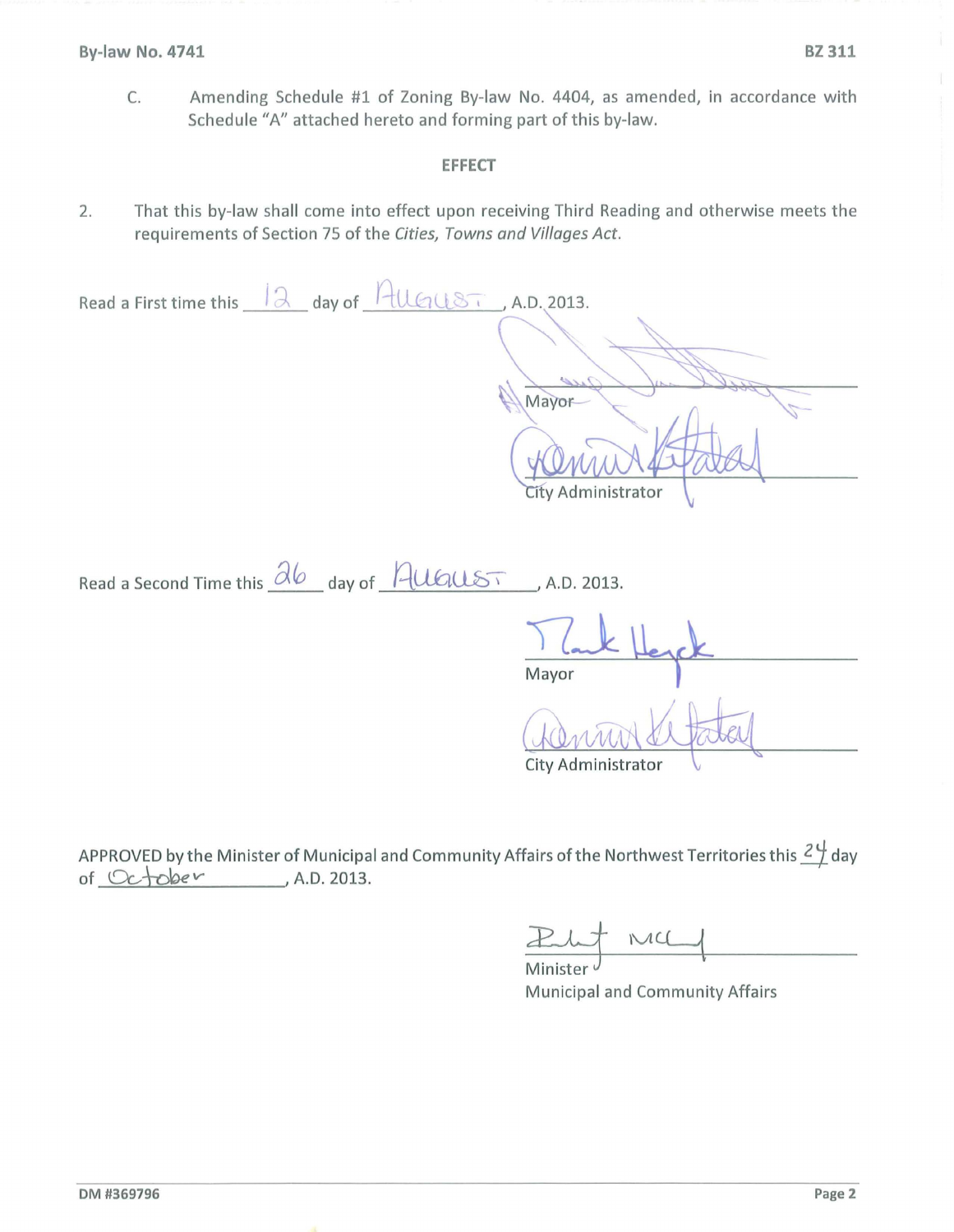| Read a Third Time and Finally Passed this | NOVEMBER, A.D., 2013.<br>day of |
|-------------------------------------------|---------------------------------|
|                                           |                                 |
|                                           |                                 |
|                                           | Mayor                           |
|                                           |                                 |
|                                           |                                 |
|                                           | City Administrator              |

I hereby certify that this by-law has been made in accordance with the requirements ofthe *Cities, Towns and Villages Act* and the by-laws of the Municipal Corporation of the City of Yellowknife.

City Administrator